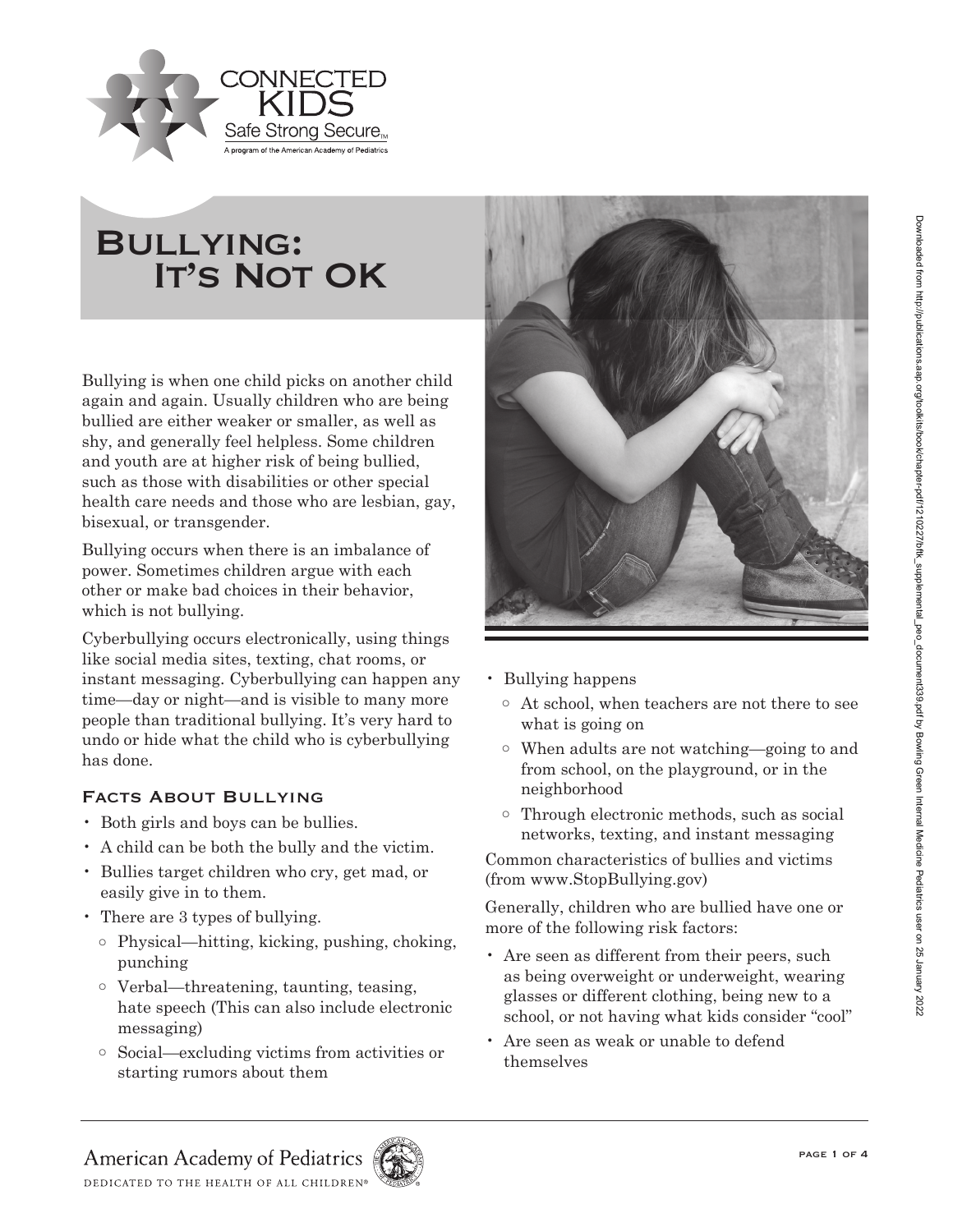

- Are less popular than others and have few friends
- Do not get along well with others, are seen as annoying or provoking, or provoke others for attention

Those who bully others do not need to be stronger or bigger than those they bully. Often, these students require support to change their behavior and address other challenges that may be influencing their behavior. Children who bully may have more than one of the following characteristics:

- Are aggressive or easily frustrated
- Have less parental involvement
- Have issues at home
- Think badly of others
- Have difficulty following rules
- View violence in a positive way
- Have friends who bully others

### Effects of Bullying

Children who experience any kind of bullying including cyberbullying—can experience longterm effects, even into adulthood. Bullying can have consequences for both the bully and the victim, who

- Have a higher risk of substance use
- Are more likely to skip or drop out of school
- Can have health complications
- Have poor school performance
- Experience depression or other mental health challenges

## Talk With Your Child About Bullying

Even if you don't think your child is bullied, a bully, or a bystander, you will be helping protect your child just by asking these questions.

- How are things going at school?
- What do you think of other kids in your class?
- Does anyone get picked on or bullied?
- What is lunchtime like? (or recess)
- Is anyone texting, tweeting, or posting mean things on social networks?

#### Help your child resist bullying

You cannot always help your child avoid all bullying, but you can help him build coping skills to deal with difficult situations. Spend time with your child, show him love and encouragement, and model good behavior toward others. Talk through difficult situations with your child so he knows he can trust you with his problems.

## WHEN YOUR CHILD IS BULLIED

It can be upsetting to find out your child has been bullied. Let her know you are there for her, willing to listen, and taking action to make sure it doesn't continue. Here are some things you can do.

- *Help your child learn how to respond.* For example, "Let's talk about what you can do and say if this happens again."
- Teach your child how to.
	- o Look the bully in the eye.
	- o Stand tall and stay calm.
	- o Walk away.
	- o Not respond to electronic messages and cut off communications with those who are sending unwanted messages.
	- o Show bullying texts, posts, or e-mails to a parent or other trusted adult.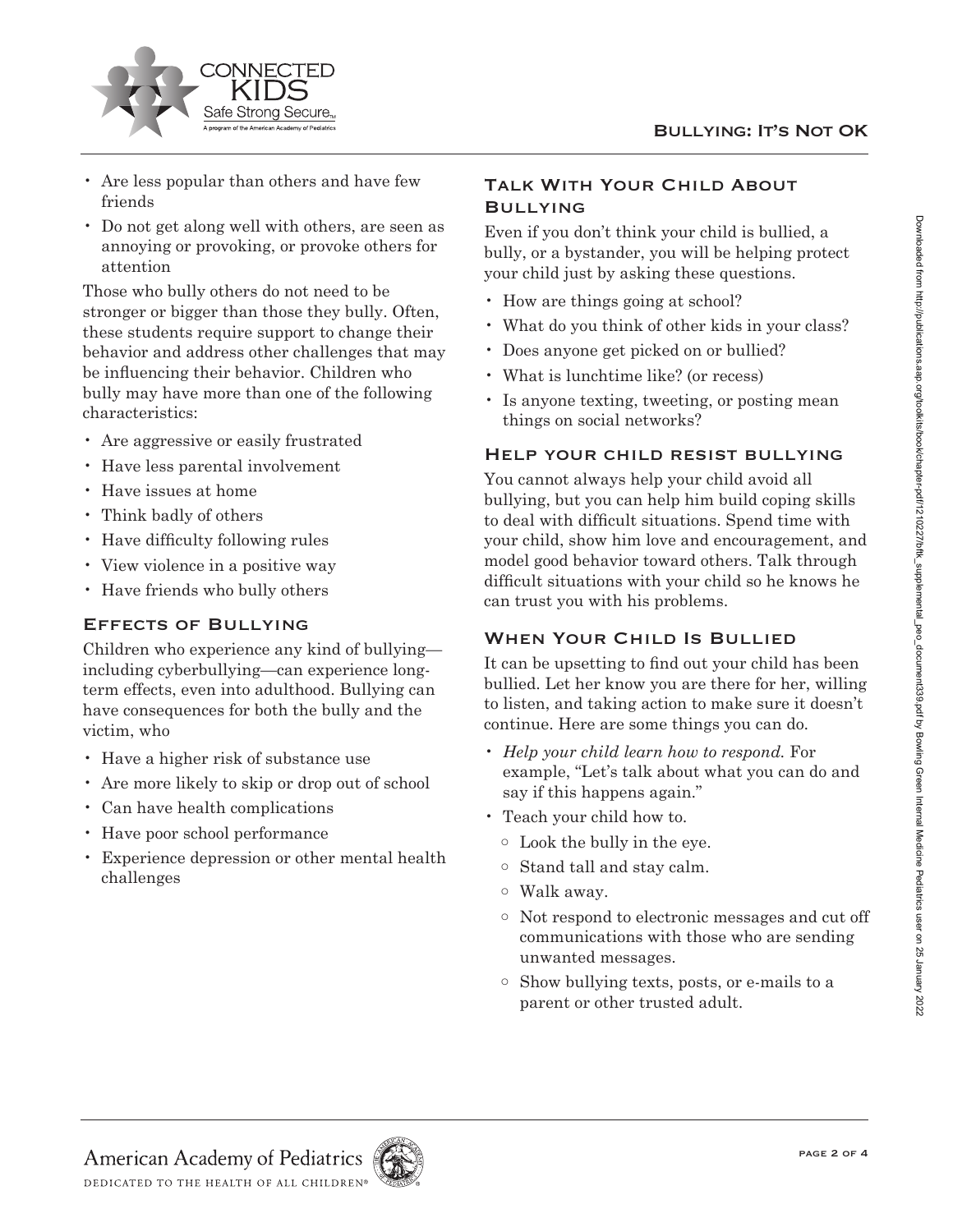

- Teach your child how to say in a firm voice.
	- o "I don't like what you are doing."
	- o "Please do not talk to me like that."
	- o "Why would you say that?"

For many children, these skills do not come naturally. It is like learning a new language—lots of practice is needed. Practice so, in the heat of the moment, these skills will come to your child naturally.

- **Teach your child when and how to ask for help.** Your child should not be afraid to ask an adult for help when bullying happens. Since some children are embarrassed about being bullied, parents need to let their children know being bullied is not their fault.
- **Encourage your child to make friends with other children.** There are many adultsupervised groups, in and out of school, that your child can join. Invite your child's friends over to your home.
- **Support activities that interest your child.** By participating in activities such as team sports, music groups, or social clubs, your child will develop new abilities and social skills. When children feel good about how they relate to others, they are less likely to be picked on.
- **Alert school officials to the problems, and work with them on solutions.** Since bullying often happens outside the classroom, talk with the principal, guidance counselor, or playground monitors, as well as your child's teachers. Write down and report all bullying, including cyberbullying, to your child's school. By knowing when and where the bullying occurs, you and your child can better plan what to do if it happens again.

# WHEN YOUR CHILD IS THE BULLY

No parents want to think their child would bully another child, but it does happen and parents must be ready to respond. If you know your child is bullying someone, take it very seriously.

## *Now is the time when you can change your child's behavior.*

In the long run, bullies continue to have problems. These often get worse. If the bullying behavior is allowed to continue, these children often become adults who are much less successful in their work and family lives and may even get in trouble with the law.

- Help your child understand what bullying is and why it is a problem. Help your child understand how bullying hurts other children. Give real examples of the good and bad results of your child's actions.
- Set firm and consistent limits on your child's aggressive or hurtful behavior. Be sure your child knows that bullying is never OK.
- Be a positive role model. Children need to develop new and constructive ways for getting what they want. All children can learn to treat others with respect.
- Use effective, nonphysical discipline, such as loss of privileges. When your child needs discipline, explain why the behavior was wrong and how your child can change it.
- Find positive ways to stop bullying with the school principal, teachers, counselors, and parents of the children your child has bullied,
- Supervise your child and help develop individual skills and interests. Children with too much "time on their hands" are more likely to find themselves in bad situations.